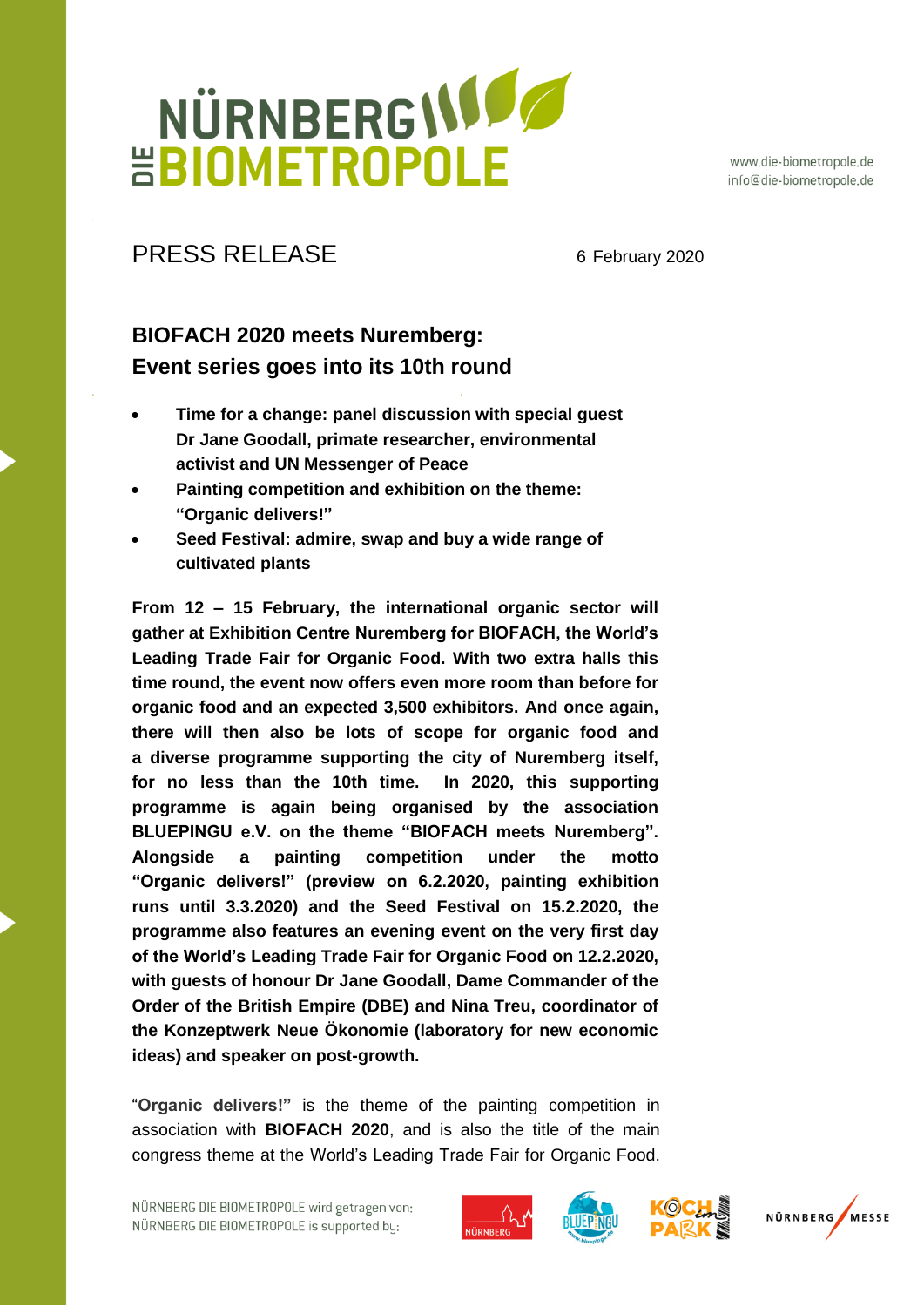## NÜRNBERGIJI **HBIOMETROPOLE**

www.die-biometropole.de info@die-biometropole.de

The organic system delivers on many levels. Among other things, the eco-friendly cultivation and processing methods used by organic farms protect our climate, soilsand water. Organic farming also strengthens species diversity and is the basis for protecting the environment for future generations.

The 30 best pictures on this topic and the winning entries from the painting competition will be on display after the preview on 6 February 2020 in an exhibition in the "Auf AEG" cultural centre in Nuremberg. A jury made up of local artists chooses the winners.

#### **BIOFACH meets Nuremberg – Jane Goodall meets Nuremberg**

Dr Jane Goodall will officially open the joint BIOFACH and VIVANESS 2020 fair with a keynote address on 12 February. Participants in the special evening event will meet the primate researcher, environmental activist and UN Messenger of Peace along with Nina Treu, who among other things is the coordinator of Konzeptwerk (laboratory for new economic ideas) and a speaker on degrowth/post-growth, at an inspiring panel discussion in the city on the theme "Time for a change - Shaping the change together!" as part of the event series "BIOFACH meets Nuremberg".

#### **Admire, swap and buy at the Seed Festival 2020**

The Seed Festival is also a regular event in the "BIOFACH meets Nuremberg" programme and will take place for the sixth time in succession on Saturday, 15 February 2020. It will feature around 30 exhibitors offering seeds, effective micro-organisms and all sorts of other items for the garden. Interesting presentations, a supporting programme and an anniversary celebration will once again make the festival a genuine highlight!

#### **About NUREMBERG THE ORGANIC METROPOLIS**

When it comes to organic projects, there is a lot happening in Nuremberg and beyond the city's boundaries. To continue to strengthen the organic system in the region in the future as well, the city of Nuremberg, BLUEPINGU, Hubert Rottner-Defet and NürnbergMesse are combining their organic projects under the umbrella **NUREMBERG THE ORGANIC METROPOLIS**. Under this banner, various organic activities in Nuremberg are brought together,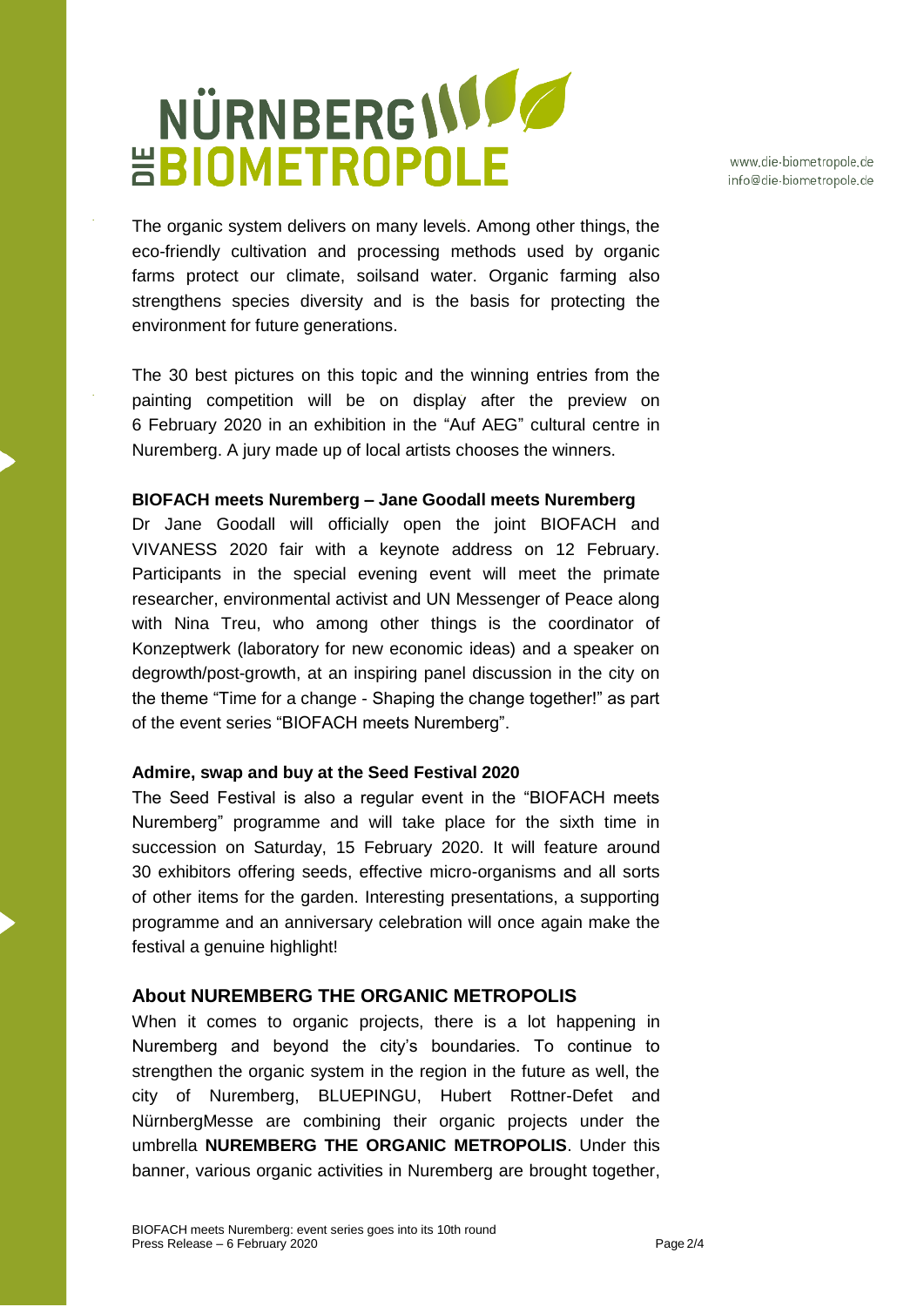### NÜRNBERGISSE **HBIOMETROPOLE**

www.die-biometropole.de info@die-biometropole.de

to jointly raise public awareness of the topic – including potentially interested people – and to make Nuremberg even more attractive as an organic location. The activities organised independently by the various stakeholders include: "**Organic experience**" (City of Nuremberg); the event series "**BIOFACH meets Nuremberg**" with the Seed Festival, painting competition and organic dining and shopping guide (BLUEPINGU) "**Chef in the Park**" (Hubert Rottner-Defet); **BIOFACH, the World's Leading Trade Fair for Organic Food**, and the **STADTLANDBIO Congress** (NürnbergMesse).

#### **Overview of events in the framework of NUREMBERG THE ORGANIC METROPOLIS**

(listed by chronological starting date):

- **Painting Competition Exhibition, "Auf AEG" cultural centre, Fürther Str. 244d, Hof D, Nuremberg** 6 February to 3 March 2020 Preview with press briefing on 6.2.2020 at 11:00.
- **BIOFACH, leading international trade fair for organic food**  Exhibition Centre Nuremberg (trade visitors only): 12 to 15 February 2020
- **"Time for a change – Shaping the change together": Auditorium FAU Campus, Regensburger Str. 160, Nuremberg** Panel discussion with Dr Jane Goodall and Nina Treu 12 February 2020, 19:30
- **STADTLANDBIO Congress** Exhibition Centre Nuremberg (trade visitors only)**:** 14 and 15 February 2019
- **Seed Festival, "AUF AEG" cultural centre, Fürther Str. 244d, Hof D, Nuremberg** 15 February 2020, 11:00 to 17:00